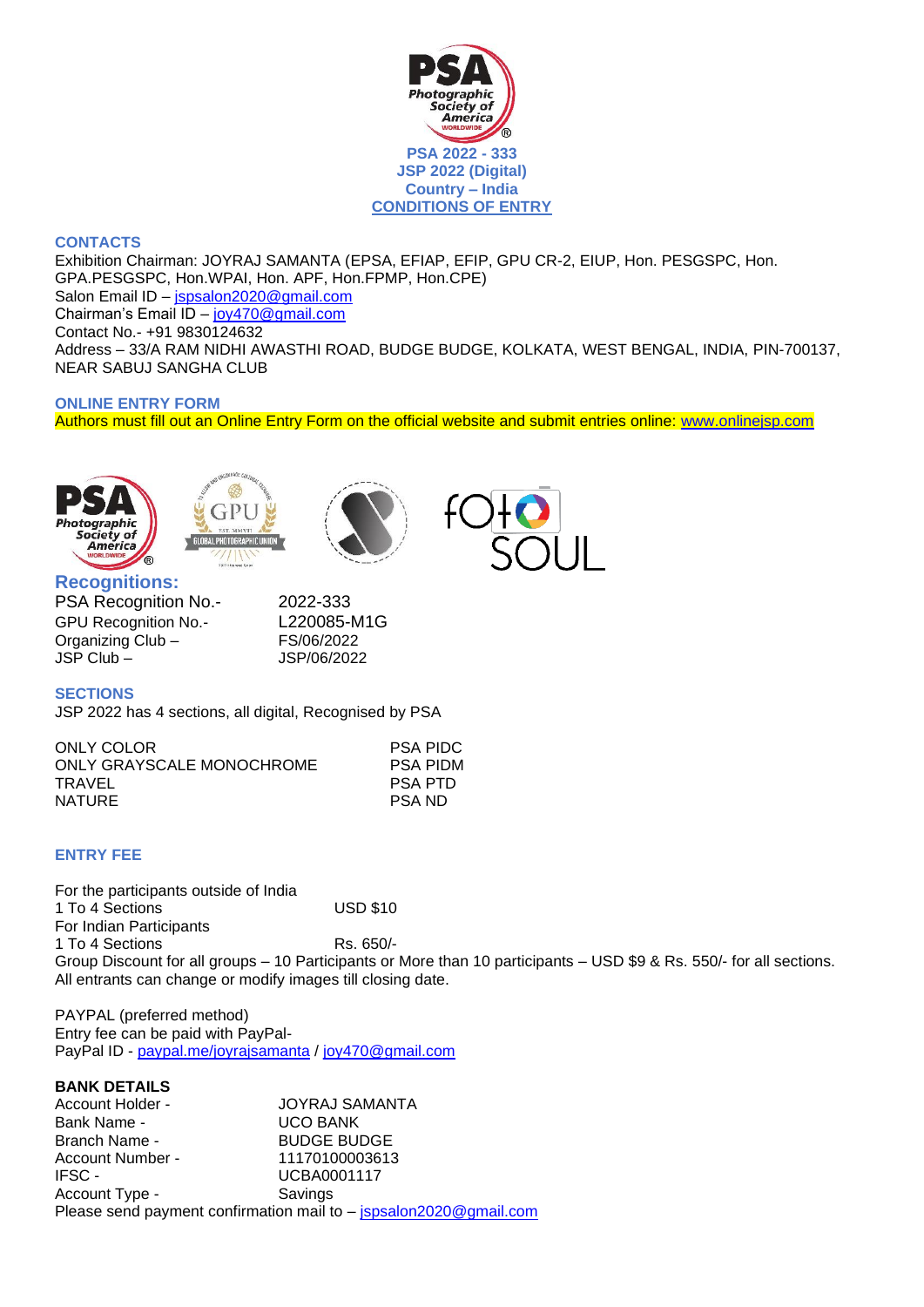### **CALENDAR**

Closing date Entrant Notification Within 29<sup>th</sup> July 2022<br>EDAS Reports Within 2014<sup>th</sup> August 2022 EDAS Reports Within<br>Online Catalogue Online Catalogue 30<sup>th</sup> September 2022<br>
Online Gallery 30<sup>th</sup> September 2022 Online Gallery 30<sup>th</sup> September 2022<br>Awards sent 30<sup>th</sup> September 2022

03rd July 2022 Judging  $10<sup>th</sup>$  July 2022 to 15<sup>th</sup> July 2022 29<sup>th</sup> July 2022 30<sup>th</sup> September 2022

### **NOTIFICATION AND RESULTS**

Report card will be sent by email. Result will be available on website<https://onlinejsp.com/>

### **WEBMASTER DETAILS**

| Webmaster Name -        | Raju Sutradhar                                                            |
|-------------------------|---------------------------------------------------------------------------|
| Webmaster Email ID -    | raju@stintsolution.com                                                    |
| Webmaster Contact No. - | +91-9250055880                                                            |
| Webmaster Address -     | Ramendra Pally, Raiganj, Uttar Dinajpur, Pin – 733134, West Bengal, India |

#### **JUDGES**

- **1.** SUBRATA BYSACK (COUNTRY-INDIA) GMPSA/P, EFIAP/d1, GPU CR 5, GPU VIP 5
- **2.** RAJDEEP BISWAS (COUNTRY-INDIA) GMPSA, EFIAP
- **3.** KOSHAL BASU (COUNTRY-INDIA) EFIAP/b, EPSA, EFIP/g, FFIP
- **4.** RAJ KUMAR JAIN (COUNTRY INDIA) EFIAP, EFIP
- **5.** MANASHI CHATTERJEE (COUNTRY INDIA) EFIAP, PPSA, EFIP
- **6.** ABHIJEET K BANERJEE (COUNTRY INDIA) EFIAP/b, EPSA, GPU CR-3, EFIP GOLD/N

| <b>SECTION NAMES</b>   |             | <b>JURY NAMES</b>               |                |                               |
|------------------------|-------------|---------------------------------|----------------|-------------------------------|
| OPEN COLOR             | <b>PIDC</b> | MANASHI<br><b>CHATTERJEE</b>    | RAJ KUMAR JAIN | ABHIJEET K<br><b>BANERJEE</b> |
| <b>OPEN MONOCHROME</b> | <b>PIDM</b> | MANASHI<br><b>CHATTERJEE</b>    | RAJ KUMAR JAIN | ABHIJEET K<br><b>BANERJEE</b> |
| TRAVEL                 | PTD.        | SUBRATA BYSACK                  | RAJDEEP BISWAS | KOSHAL BASU                   |
| <b>NATURE</b>          | ND.         | SUBRATA BYSACK   RAJDEEP BISWAS |                | KOSHAL BASU                   |

The jury's decision is final and irrevocable. Images will not be changed by the exhibition prior to or during judging. This includes resizing of images either smaller or larger or changing the aspect ratio of the original image to "Fit to screen" or to "Fill screen" by equipment.

#### **AWARDS**

| <b>AWARD TYPE</b>                                                                 | <b>AWARDS PER SECTION</b> | <b>NO. OF AWARDS FOR 4</b><br><b>SECTIONS</b> |
|-----------------------------------------------------------------------------------|---------------------------|-----------------------------------------------|
| PSA GOLD MEDAL                                                                    | 01                        | 04                                            |
| <b>SALON GOLD MEDAL</b>                                                           | 01                        | 04                                            |
| <b>SALON SILVER MEDAL</b>                                                         | 01                        | 04                                            |
| <b>SALON BRONZE MEDAL</b>                                                         | 01                        | 04                                            |
| <b>FS GOLD MEDAL</b>                                                              | 01                        | 04                                            |
| <b>FS SILVER MEDAL</b>                                                            | 01                        | 04                                            |
| <b>FS BRONZE MEDAL</b>                                                            | 01                        | 04                                            |
| SALON CERTIFICATE IF MERIT<br>(Digital Certificate by Email in PDF<br>Format)     | 05                        | 20                                            |
| <b>SALON CHAIRMAN'S CHOICE</b><br>(Digital Certificate by Email in PDF<br>Format) | 05                        | 20                                            |
| <b>BEST AUTHOR - GPU GOLD</b><br><b>MEDAL</b>                                     | 01                        | 01                                            |
| <b>BEST GROUP - TROPHY</b>                                                        | 01                        | 01                                            |
| <b>TOTAL NUMBER OF AWARDS</b>                                                     |                           | 70                                            |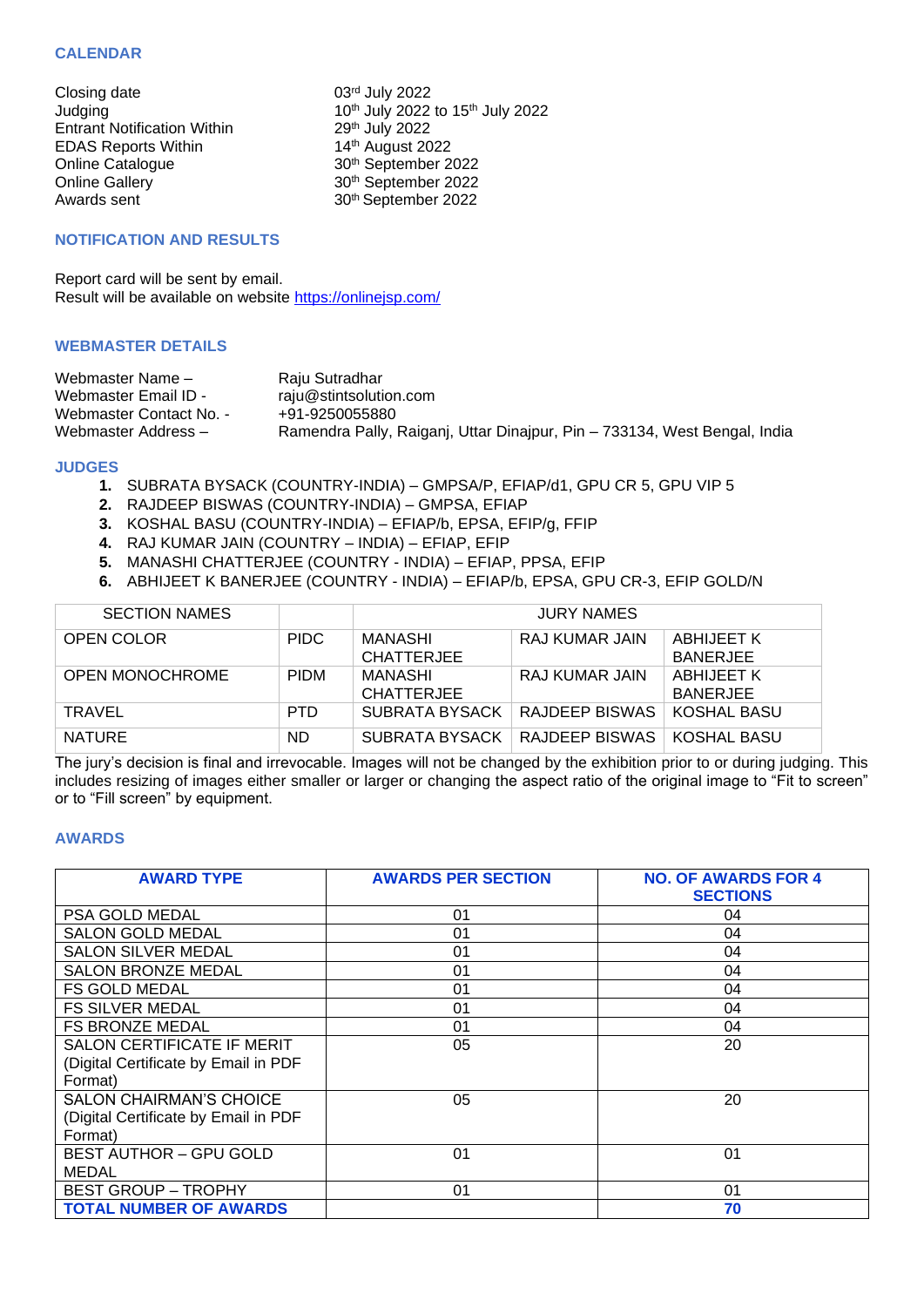Each author can receive more than one award in each section. The decision of the Jury is final and irrevocable. We offer certificates of acceptance to all accepted authors (In PDF format).

## **CATALOGUE**

Online PDF Exhibition Catalogue will be available on our website:<https://onlinejsp.com/>

## **EXHIBITION REQUIREMENTS:**

**IMAGE AND ENTRY REQUIREMENTS** This exhibition is open to anyone; however, an entry may be rejected when the Sponsor or the Exhibition Organizers, in their reasonable discretion, believes the entry does not conform to exhibition rules and these Conditions of Entry. Membership in any photographic organization is not required.

**Sanctions**: Entries will not be accepted from any entrant who is currently sanctioned by PSA. Entry fees are not refundable in these circumstances

### **PSA Star Ratings**

To receive proper Star ratings credit from PSA, entrants must provide their names and country exactly the same in each exhibition. Aliases are not permitted. Please contact PSA in the event of name changes or relocating to another country. Using one's name differently in different exhibition exposes the entrant to the risk that many of their acceptances may not be recognized by PSA Star Ratings.

#### **Image Creation**

Entries must originate as photographs (image-captures of objects via light sensitivity) made by the entrant on photographic emulsion or acquired digitally.

#### **Certification**:

By virtue of submitting an image, the entrant certifies the work as his or her own. Images may not incorporate elements produced by anyone else (for example: clip art, images or art by others downloaded from the Internet). Aliases are not allowed.

#### **Reproduction**

The entrant permits the sponsors to reproduce all or part of the entered material free of charge for publication and/or display in media related to the exhibition. This may include low resolution posting on a website. Note: Entrants who indicate that their images may not be reproduced or used "will not be eligible for awards" or inclusion in audio-visuals of the exhibition "and could be subject to disqualification" by the exhibition sponsors. The exhibition assumes no liability of any misuse of copyright

#### **Alteration and Computer Generation:**

Subject to Divisional restrictions (particularly Nature & Photo Travel) images may be altered, either electronically or otherwise, by the maker; adjustments to enhance images or creatively modify images are allowed providing the underlying photograph is retained in a way that is obvious to the viewer. Images may not be constructed entirely with a computer, and must be the sole work of the author

#### **Re-use of accepted images**:

Any image that has been accepted in this exhibition, past or present, may not be entered again in the same Division Star Ratings Class any future instances of this exhibition. It may, of course, be entered in any other PSA recognised exhibitions but **must always have the same title**. **Re-titling in another language is not allowed.**

#### **Entry**:

An Entry consists of, up to and including, four (4) images entered by a single entrant into the same Section. An entrant may only enter a specific Section once.

#### **Titles**:

Each image must have a unique title **that is a description of the image**. That unique title must be used for entry of that image or of an identical Image into any and all PSA-Recognized exhibitions. Titles must be 35 characters or fewer. No titles may be visible to the judges, and nothing in the image may identify the maker. Titles may not include file extensions such as .jpg or .jpeg (or any other camera capture filenames such as IMG 471). Titles may not consist of personal identifiers possibly augmented by a number; or include words such as "untitled" or "no title". Titles may not consist solely of numbers unless those numbers are prominently contained within the image, such as a contestant number in a race.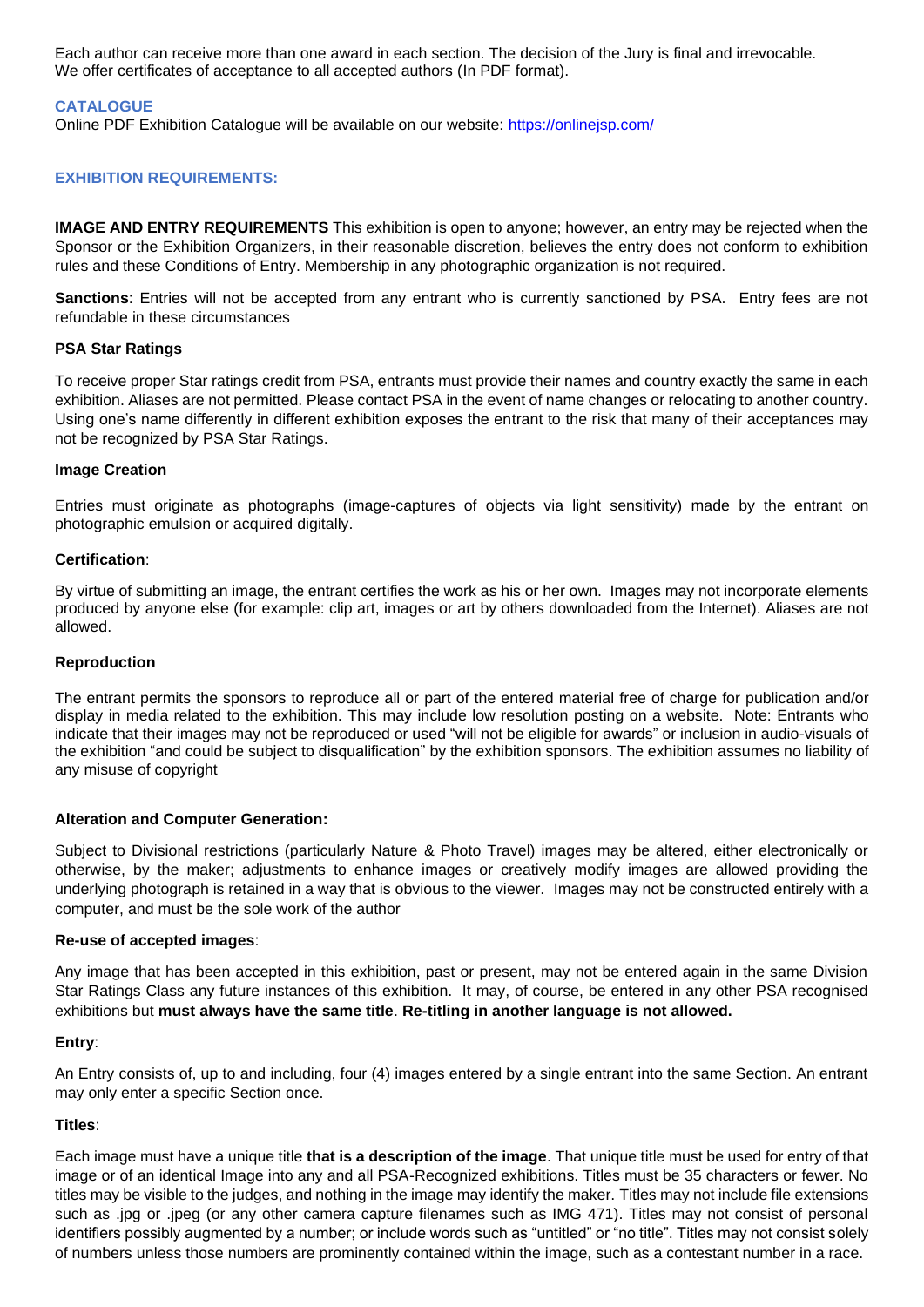### **Color and Monochrome:**

Color and Monochrome images from the same capture that share substantial pictorial content in common will be considered the same image and must be given the same title.

## **SUBMISSION OF WORKS**

### **ONLINE ENTRY FORM** (preferred method)

All images should be uploaded through website software only.

Authors must fill out an Online Entry Form on the official website and submit entries online.

<https://onlinejsp.com/>

Digital entries on CD via postal mail will not be accepted. If you have trouble submitting your digital images online, please contact the Chairman by going to the Exhibition Web Site and clicking on Contact Chairman to resolve.

#### **SIZE LIMITS:**

Maximum digital image width (horizontal) is 1920 pixels. Maximum digital image height (vertical) is 1080 pixels. Resolution must be 300 dpi.

The images will be displayed for remote judging using individual monitors and laptops. The images will be displayed by each remote judge at the actual pixel dimensions submitted.

The entry software will reject images that are larger than the above limits in either dimension even if it is only 1 pixel off. The exhibition will not resize any images. The maximum horizontal and vertical dimensions cannot be swapped. If you rotate your image to make it fit the limits, the exhibition will not rotate it to the proper position for judging. Use the maximum quality for each of your .jpg images that do not result in a file size larger than 2 Mb.

### **FILE DIMENSIONS:**

Photos must be in jpeg/jpg format. **Dimensions:** Maximum image width (horizontal) is 1920 pixels Maximum image height (vertical) is 1080 pixels Resolution must be 300 dpi. File size is maximum 2 MB.

#### **FILE NAMING**

Except for the restriction to use only English alphabet (a-z), no other requirements (don't use special characters) for file names; file name should be the way authors want it to appear in the catalogue (title name).

Each image must have a unique title. Once an image has been accepted in a PSA Recognized exhibition, that same image, or a like "in camera" or a "reproduction" duplicate of that image:

i. May not be entered or re-entered in any section of the same Division Star Ratings class in that exhibition regardless of media, format, or title.

ii. May not be re-titled for entry in any other PSA Recognized exhibition, including translation into another language. iii. Images meeting the Monochrome Definition and non-manipulated colour images from the same capture shall be considered the same image and must be given the same title.

iv. PSA members working on Galaxy and Diamond Star Ratings shall be allowed to continue using different titles of monochrome versions and colour versions of the same capture that have already been accepted until the required number of acceptances for those titles have been completed.

Words such as "Untitled" and "No Title" are not acceptable as part or all of an image's title, nor are camera capture filenames.

An image may be entered in only one section where acceptances of that image in multiple sections would be eligible for the same star path.

The Exhibition will be conducted in accordance with the rules of the PSA

An entrant's images will not be presented to the judges consecutively. An entrant's four images will be distributed throughout four rounds of judging in that section. Distribution of images will be in the same round order as submitted by the entrant.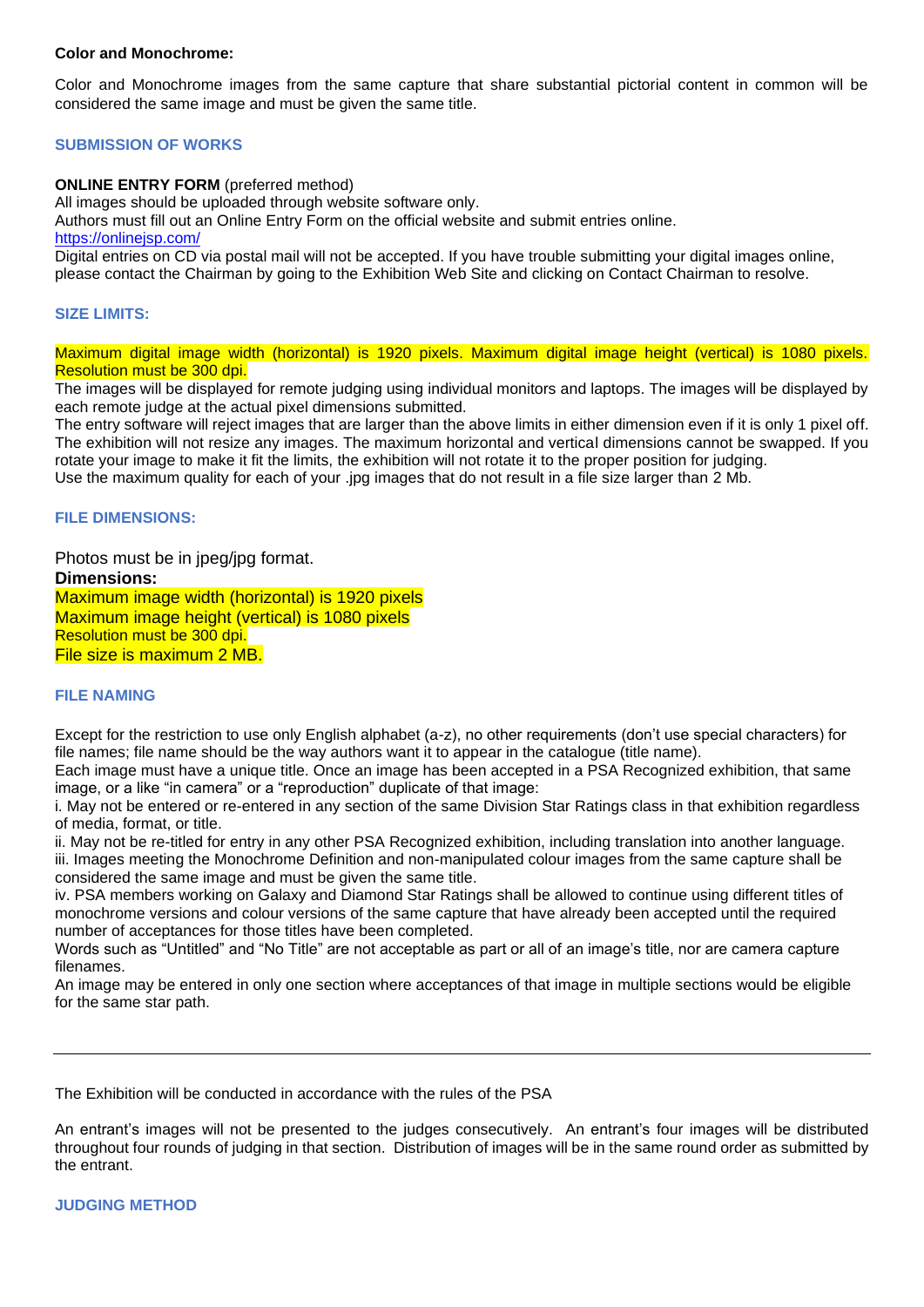**Online Judging Using Monitors:** The minimum size of the monitor screen should be 19 inches and have minimum pixel dimensions equal to the minimum pixel dimensions specified. It should display 24-bit color (8 bits per channel) or better. Judges will be required to use pre-color-calibrated monitors. Monitor must capable of displaying images at 100% of their resolution.

## **TARGET RANGE**

Range for acceptance for any section will be within 29% to 35%.

## **DATA PROTECTION**

By entering this exhibition, you are explicitly consenting to the personal details you have supplied, including email addresses, being held, processed and used by the exhibition organizers for purposes associated with this exhibition. You also explicitly consent to such information being sent to organizations that have accorded official recognition, patronage or accreditation to this exhibition. You acknowledge and accept that entering this exhibition means that the status and results of your entry may be made public.

## **COLOR SPACE:**

The judging and display software operate in and assumes that the images are in sRGB color space. If you use a larger color space (such as Adobe 1998 or ProPhoto), the colors may be reduced by the judge's computer to fit the sRGB color space. This means your image may not display the way you intended; it may lose color or detail or both. To ensure that we see what you want us to see, make a copy of your image, convert the color space in the copy to sRGB, save it and send us the sRGB copy. We will not convert the image for you. Do not use CMYK color space.

#### **ORGANISATION**

The Exhibition will be conducted in accordance with the rules of the PSA.

An entrant's images will not be presented to the judges consecutively. An entrant's four images will be distributed throughout four rounds of judging in that section. Distribution of images will be in the same round order as submitted by the entrant. An image may be entered in only one section.

## **PSA RULES**

## **SUBJECT MATTER AND SECTION DEFINITIONS**

#### **Statement on Subject Matter applicable to all sections**

The fundamental rule that must be observed at all times and **applies to all sections** offered in exhibitions with FIAP patronage or PSA recognition is that **the welfare of living creatures is more important than any photograph**. This means that practices such as baiting of subjects with a living creature and removal of birds from nests, for the purpose of obtaining a photograph, are highly unethical, and such photographs are not allowed in any exhibition with FIAP patronage or PSA recognition. Under no circumstances may a living creature be placed in a situation where it will be killed, injured or stressed for the purpose of obtaining a photograph. This rule applies regardless of whether or not the creature being killed, injured or stressed is visible in the captured image.

There are also concerns about the use of aerial photography, drones, helicopters, low flying aircraft. These should not cause any interference with other individuals or animals which causes a disturbance in their normal activity or disrupt the way any individuals or animals interact with their environment.

Entry in this exhibition is conditional on accepting these policies. The content of images must comply with these General Conditions and with the Division and Section definitions listed in these conditions. Images that - in the sole opinion of the judges or the Exhibition Organizers - do not comply, will be disqualified so the entrant may be aware of the problem when considering entry into other exhibitions with FIAP patronage/PSA recognition.

Further details on the PSA's drone policy may be found at [https://psa-photo.org/index.php?psa-policies#drone](https://psa-photo.org/index.php?psa-policies%23drone)

## **MONOCHROME DEFINITION FOR PID MONOCHROME**

## **PSA Monochrome Definition**

An image is considered to be Monochrome only if it gives the impression of having no color (i.e. contains only shades of grey which can include pure black and pure white) OR it gives the impression of being a greyscale image that has been toned in one color across the entire image. (For example, by Sepia, red, gold, etc.) A greyscale or multi-colored image modified or giving the impression of having been modified by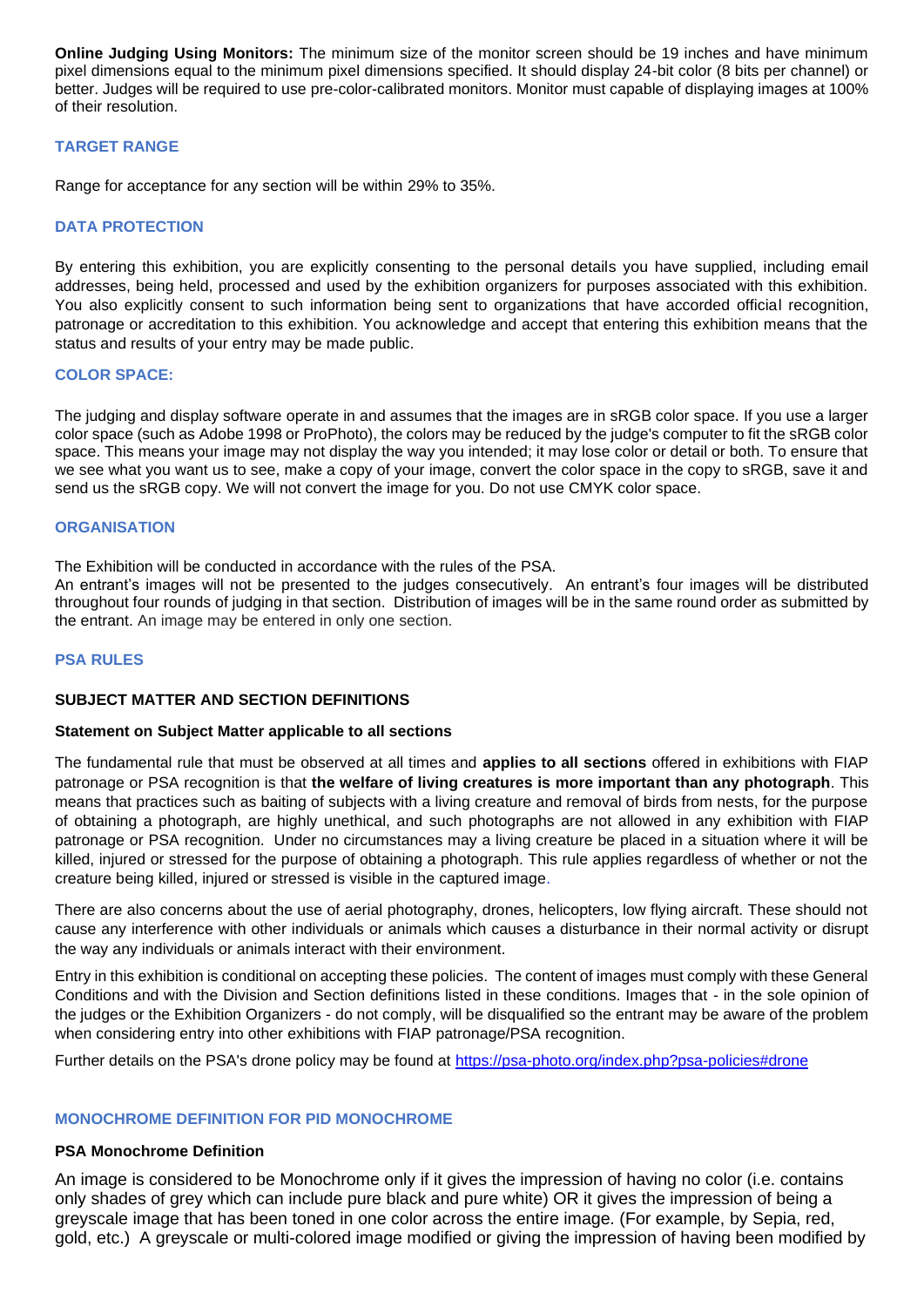partial toning, multi-toning or by the inclusion of spot coloring does not meet the definition of monochrome and shall be classified as a Color Work.

**Greyscale Monochrome** images may be entered for Nature and Photo Travel but toned images are not permitted for these sections.

### **PSA/FIAP Nature Definition**

Nature photography records all branches of natural history except anthropology and archaeology. This includes all aspects of the physical world, both animate and inanimate, that have not been made or modified by humans.

Nature images must convey the truth of the scene that was photographed. A well-informed person should be able to identify the subject of the image and be satisfied that it has been presented honestly and that no unethical practices have been used to control the subject or capture the image. Images that directly or indirectly show any human activity that threatens the life or welfare of a living organism are not allowed.

The most important part of a Nature image is the nature story it tells. High technical standards are expected and the image must look natural. Adding a vignette or blurring the background during processing is not allowed.

Objects created by humans, and evidence of human activity, are allowed in Nature images only when they are a necessary part of the Nature story.

Photographs of human-created hybrid plants, cultivated plants, feral animals, domesticated animals, human-created hybrid animals and mounted or preserved zoological specimens are not allowed.

Images taken with subjects under controlled conditions, such as zoos, are allowed.

Controlling live subjects by chilling, anaesthetic or any other method of restricting natural movement for the purpose of a photograph is not allowed.

No modification that changes the truth of a Nature image is allowed. Images may be cropped but no other technique that removes, adds or moves any part of the image is allowed.

Techniques that remove elements added by the camera, such as dust spots, digital noise and lens flare are allowed.

Complete conversion of colour images to greyscale monochrome is allowed. Partial conversion, toning and infrared captures or conversions are not allowed.

Images of the same subject that are combined in-camera or with software by focus stacking or exposure blending are allowed. Multiple images with overlapping fields of view that are taken consecutively and combined in-camera or with software (image stitching) are allowed.

*Attention is drawn to the PSA Statement on Subject Matter which applies to all sections*

#### **Vignettes and Borders**

For the purpose of this exhibition vignettes and borders are not allowed in Nature (ND) Digital images. If the author submits his/her images with border & vignette in Nature (ND) section, the image will get low marks from **juries.**

### **PSA Photo Travel Definition**

A Photo Travel image expresses the characteristic features or culture of a land as they are found naturally. There are no geographical limitations. Images from events or activities arranged specifically for photography, or of subjects directed or hired for photography are not permitted**.** Close up pictures of people or objects must include features that provide information about the location.

Techniques that add, relocate, replace or remove any element of the original image, except by cropping, are not permitted. The only allowable adjustments are removal of dust or digital noise, restoration of the appearance of the original scene, and complete conversion to greyscale monochrome. Other derivations, including infrared, are not permitted. All images must look natural.

#### **Vignettes and Borders**

For the purpose of this exhibition vignettes and borders are not allowed in Photo Travel (PTD) Digital images. If the author submits his/her images with border & vignette in Travel (PTD) section, the image will get low **marks from juries.**